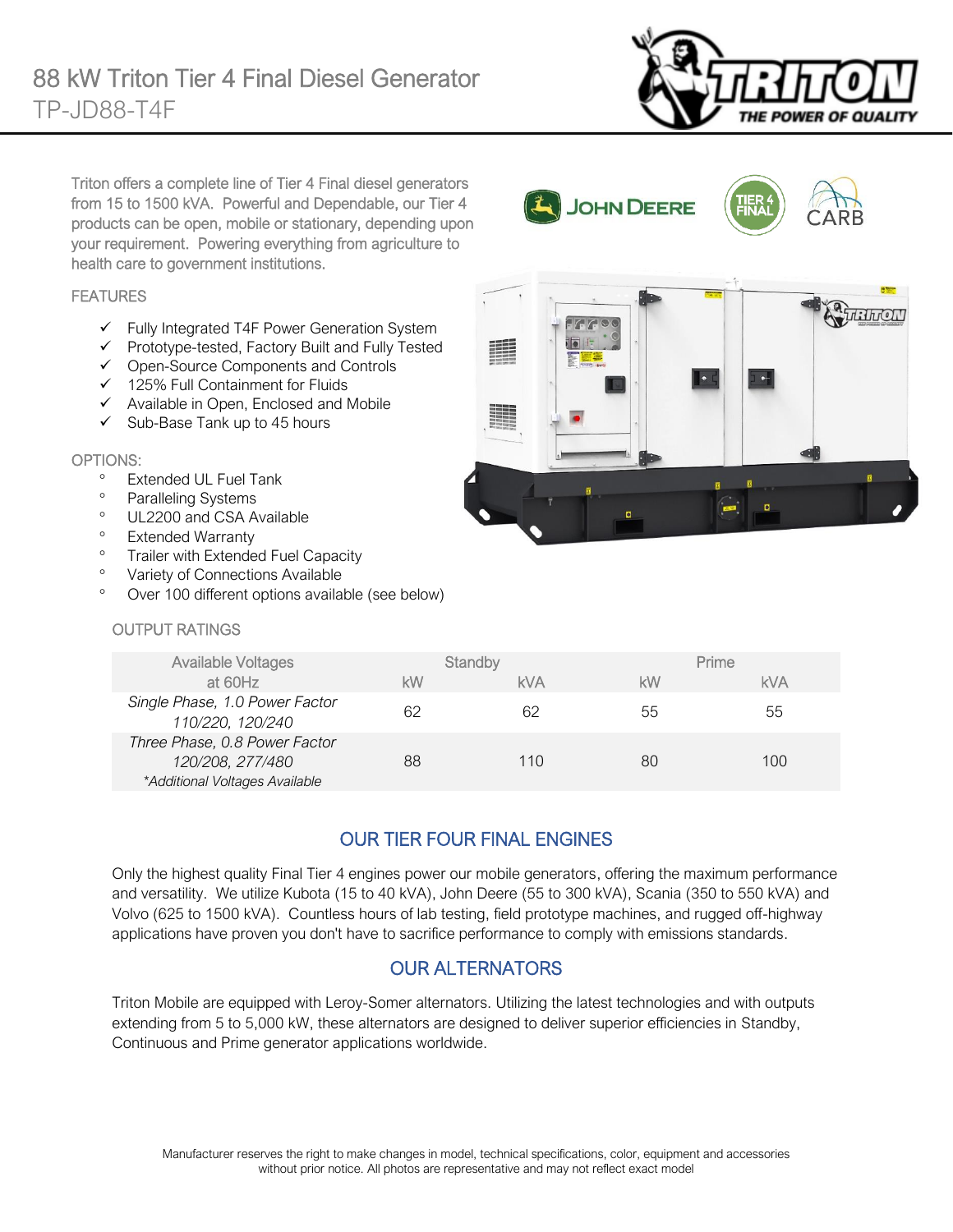

# ENGINE INFORMATION

| Engine Make                      | John Deere             |
|----------------------------------|------------------------|
| Model                            | 4045HFG04              |
| <b>Tier Rating</b>               | Tier 4 Final           |
| Engine Speed (RPM)               | 1800                   |
| Engine Power Output at rated RPM | 99 kWm / 133 HP        |
| Cooling                          | <b>Radiator Cooled</b> |
| Aspiration                       | Turbocharged           |
| Total Displacement (Liter)       | 4.5                    |
| No. of Cylinders and Build       | 4, in line             |
| <b>Bore and Stroke</b>           | 106 x 127              |
| <b>Compression Ratio</b>         | 17.0:1                 |
| Governor                         | Electronic             |
| Fuel Consumption (L/hr)          |                        |
| <b>Full Load</b>                 | 17.5                   |
| 75% Load                         | 13.8                   |
| 50% Load                         | 10.4                   |
| Oil Capacity (Liter)             | 14.7                   |
| Coolant Capacity (Liter)         | 23.7                   |

### ALTERNATOR INFORMATION

| Manufacturer                          | Leroy Somer                                              |
|---------------------------------------|----------------------------------------------------------|
| Design                                | Brushless single bearing, revolving field                |
| <b>Stator</b>                         | 2/3 pitch                                                |
| Rotor                                 | Single bearing, flexible disc                            |
| <b>Insulation System</b>              | Class H                                                  |
| <b>Standard Temperature Rise</b>      | 125 -163°C Continuous                                    |
| Exciter Type                          | <b>Self Excited</b>                                      |
| <b>Phase Rotation</b>                 | A(U), B(V), C(W)                                         |
| <b>Alternator Cooling</b>             | Direct drive centrifugal blower fan                      |
| AC Waveform Total Harmonic Distortion | No load < 1.5%. Non distorting balanced linear load < 5% |
| Telephone Influence Factor (TIF)      | <50 per NEMA MG1-22.43                                   |
| Telephone Harmonic Factor (THF)       | $<$ 2%                                                   |

# DEEP SEA 7420 DIGITAL CONTROLLER

- Adaptable for a wide variety of single gen-set applications, supporting diesel, gas and petrol engines.
- Monitors engine speed, oil pressure, coolant temperature, frequency, voltage, current, power and fuel level, giving you comprehensive engine and alternator protection.
- <sup>o</sup> Easy USB configuration via the DSE PC Suite or directly through the controller's panel.
- Additional Synchronization Model (DSE8510) available upon request on customized equipment.

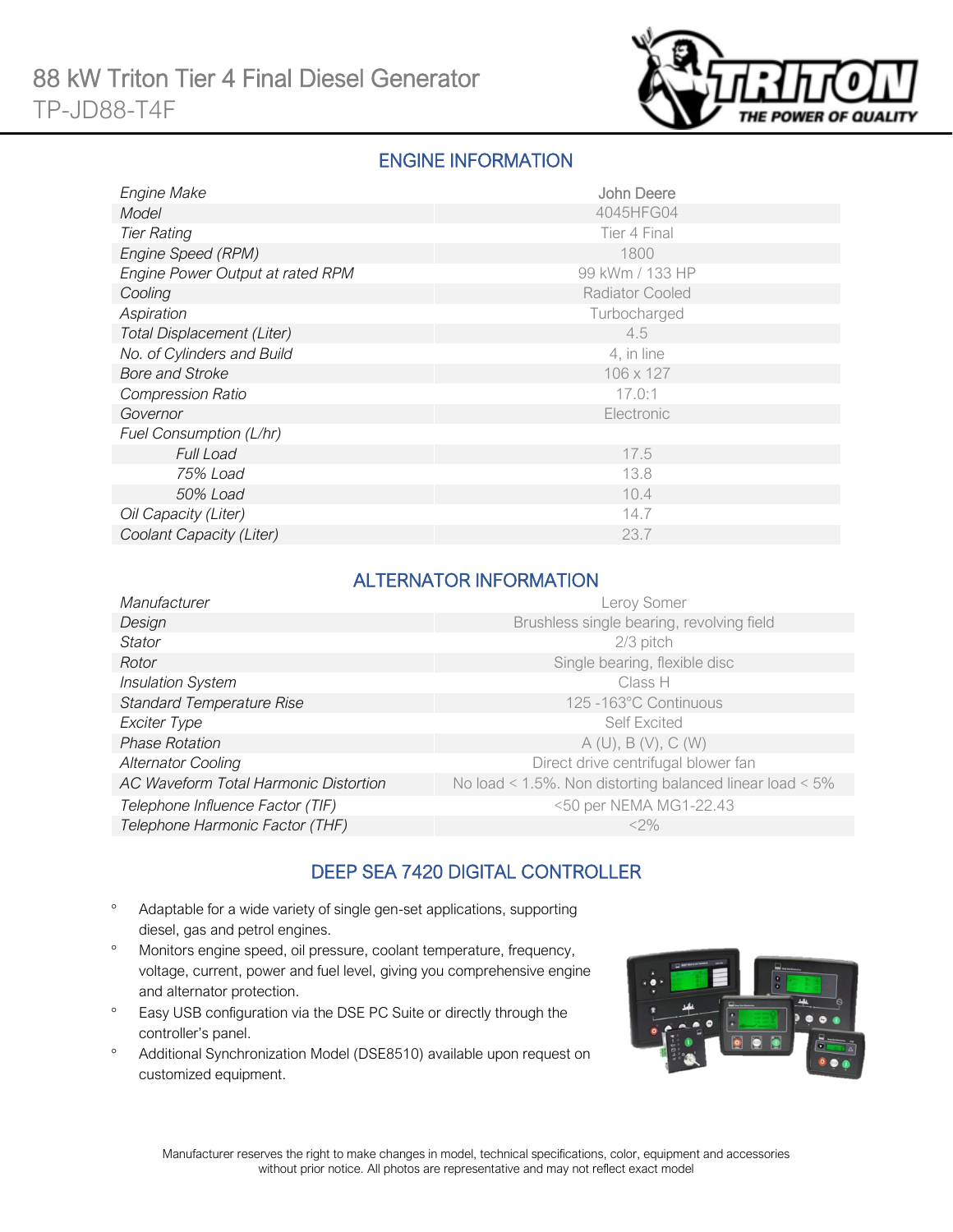

# STANDARD ITEMS

Engine System:

Ī

- o Oil Drain Pump
- o Tier 4 Final Certification
- o Electronic Governor
- o Full Fluid Containment
- Fuel System
	- o Fuel Valve for External Tank
	- o Primary Fuel Filter
	- o Fuel Capacity: XXX liters
	- o Flexible Fuel Lines
- Electrical System
	- o Side Mounted Control Panel
	- o Unit Mounted Mainline Circuit Breaker
	- o Battery Switch
- Cooling System
	- o 45º C Ambient Temperature Rating
	- o 50/50 Ethylene glycol antifreeze
	- o Radiator Drain Extension
- ✓ Generator Set
	- o Mounted on Heavy Duty Steel Base
	- o Full Factory Load Bank Testing
	- o Sub-Base Lifting Points
	- o Forklift Pockets for Easy Transport
- **Alternator** 
	- o 12 Lead Leroy-Somer Alternator
- ✓ Enclosure
	- o Stainless Steel Hinges and Locks
	- o Ultra-Quiet Enclosure
	- o Powder Coated Finish
	- o Easy Access to All Service Points
	- o Fully Sound Attenuated (66db at 7 meters)
	- o Advanced Water and Dust Proofing

# OPTIONAL ITEMS

- Engine System:
	- o Upgraded Exhaust Silencers (Hospital, Residential, Critical)
	- o Heavy Duty Air filters
	- o Oil Heater
	- o Block Heater (Circulating, up to 5000 Watt)
- Fuel System
	- o Fuel Cooling System
	- o Extended Fuel Tank
- Electrical System
	- o 2,3 or 4 Position Voltage Switch
	- o Battery Charger (Standard and Float Type)
	- o Additional Circuit Breakers
	- o Shunt Trips
	- o Electrically Controlled Breakers
	- o Paralleling Systems
	- Electrical Connections (Cam-Locks, Refer Plugs, Distro Panel, and more)
- Cooling System
	- o Upgraded Radiator Systems
	- o Marine Grade Radiator
- Generator Set
	- o Seismic Isolators
	- o Remote Mounted Control System
- <sup>o</sup> Enclosure
	- o 20 and 40' Container Packages
	- o Custom Paint Colors
- <sup>o</sup> Alternator
	- o Marinization (2-3 times dipped)
	- o Permanent Magnetic Generator
- <sup>o</sup> Trailer
	- o Standard Trailer
	- o Trailer with Extended Fuel Tank
	- o Rhino Coating
- Additional Options
	- o Please inquire, Triton can assist in engineering nearly any option